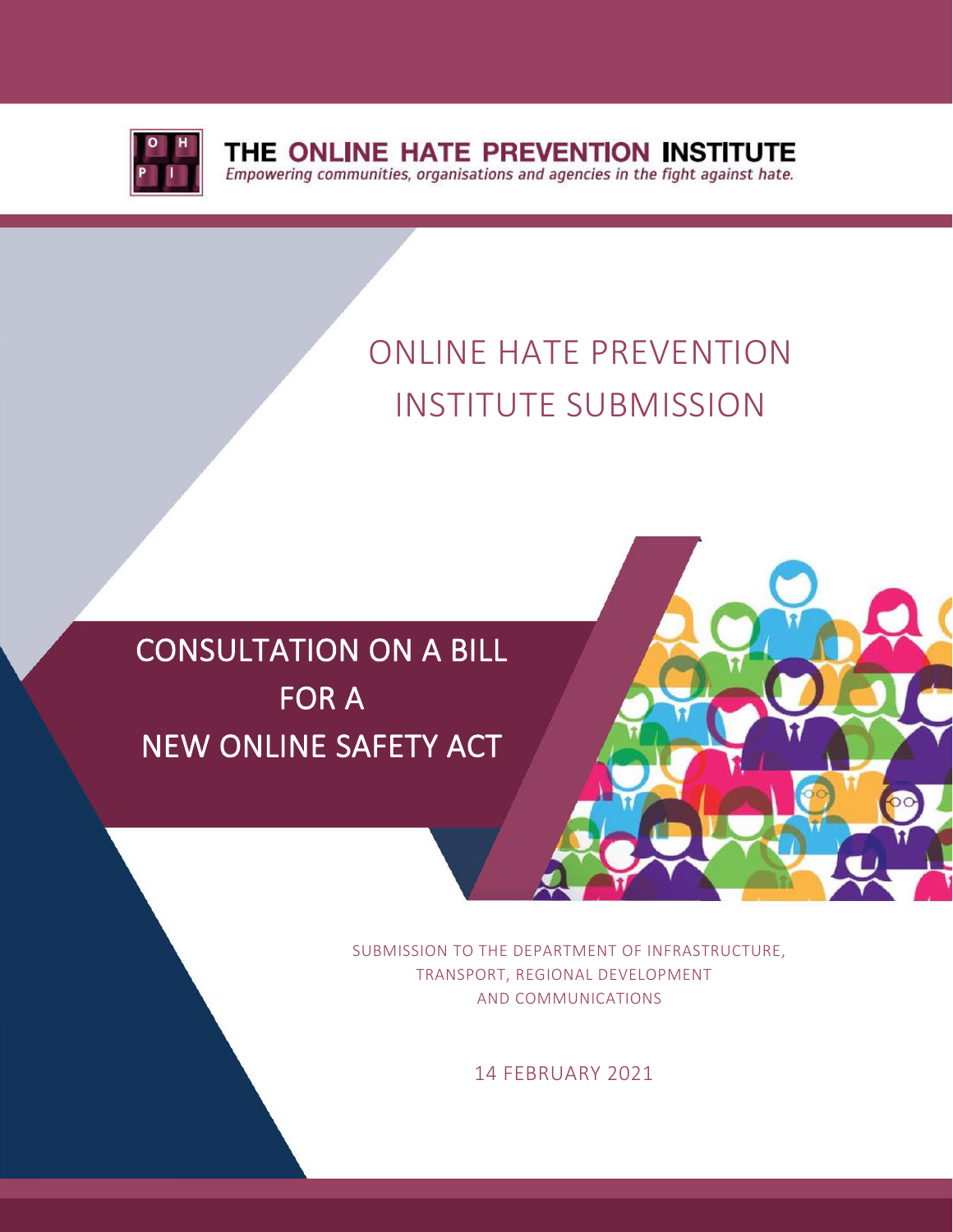

#### ABOUT THE ONLINE HATE PREVENTION INSTITUTE

The Online Hate Prevention Institute (OHPI) is Australia's only harm prevention charity dedicated to tackling online hate and extremism. It has been doing so since January 2012. We thank the Government for the opportunity to provide this submission.

Since our establishment in 2012, we have worked with various parts of Government to enhance online safety. We have worked with, inter alia, the Australian Federal Police ("AFP") and through them the Australian Intelligence Community, the Attorney General's Department ("AGD"), the Department of Foreign Affairs and Trade ("DFAT"), the Department of Veterans Affairs, the Australian Human Rights Commission ("AHRC"), and various state government departments and police forces.

OHPI has been involved in the consultations which led to the current online safety system, including the consultation on the Coalition's 2012 Enhancing Online Safety for Children Discussion Paper and the Government's 2014 Enhancing Online Safety for Children consultation, and the 2020 consultation on a New Online Safety Act.

We have engaged directly with eSafety, and regularly find ourselves at the same meetings and conferences, both within Australia and internationally, as eSafety staff, representatives from AFP, DFAT, and AGD. We are often the only Australian civil society group at these meetings, usually invited by overseas organisers who recognise us as a global leader in this space. It is a matter of regret that local organisers seldom engage with civil society. We acknowledge eSafety does engage to a limited extent with civil society stakeholders, albeit in very narrow areas. The importance of civil society to online safety is dealt with below.

Our focus on online hate and extremism covers hate against individuals (e.g. cyberbullying, serious trolling, RIP trolling etc), hate against specific groups within society (e.g. not only antisemitism, Islamophobia, homophobia, misogyny, racism, transphobia but also serious attacks on other groups such as ANZAC veterans and politicians, etc.), and hate targeting our society as a whole; for example, white supremacy and other form of violent extremism. In recent years, our focus on combating violent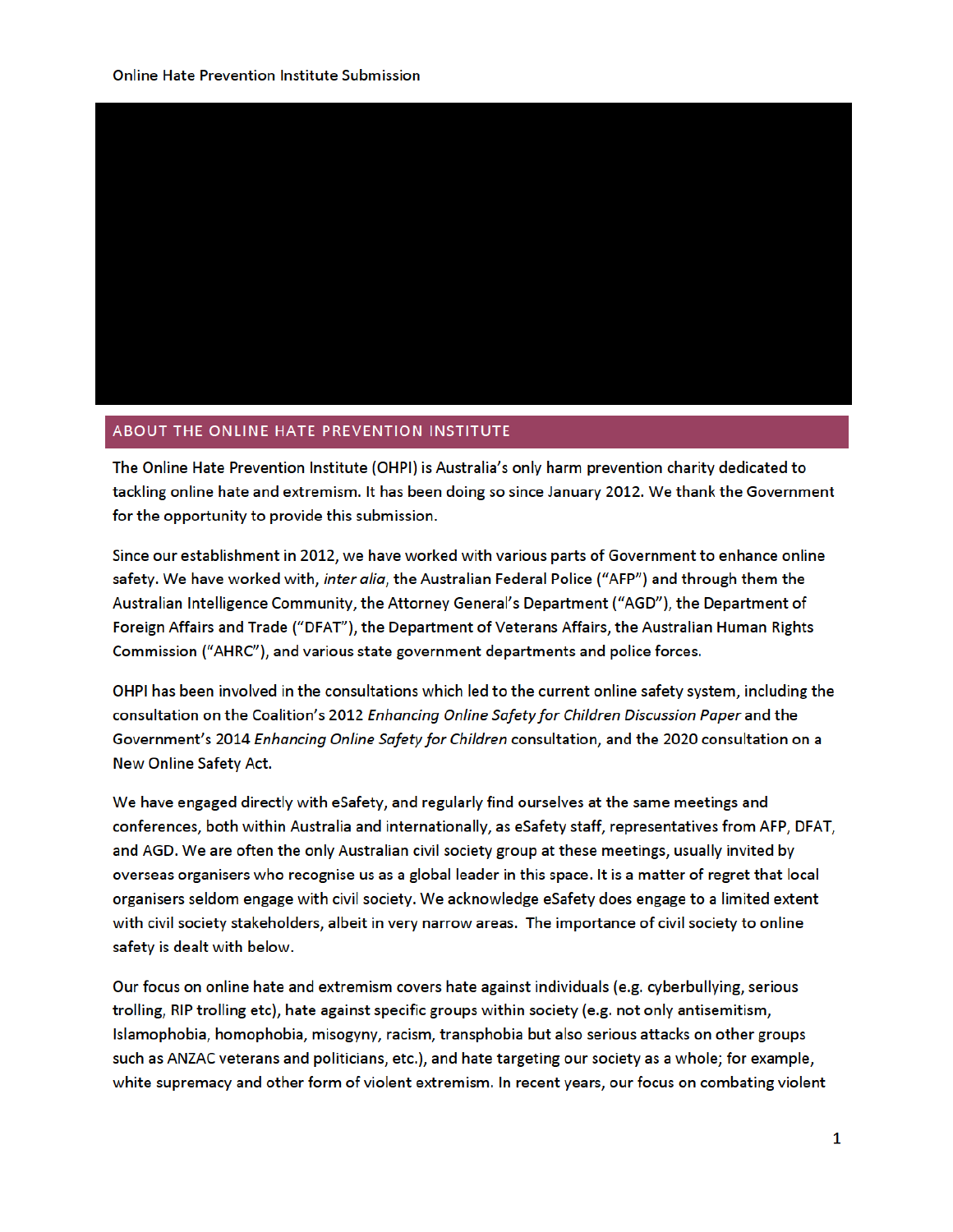extremism has increased as online radicalization has grown. We have been actively involved in removing terrorist manifestos and abhorrent violent content videos, and monitoring social media for threats.

#### ABOUT THE AUTHORS

#### DR ANDRE OBOLER

Dr Andre Oboler is the CEO & Managing Director of the Online Hate Prevention Institute. He is an Honorary Associate at La Trobe Law School, a global Vice President of the IEEE Computer Society, a member of the Global Public Policy Committee of the IEEE and an expert member of the Australian Government's Delegation to the International Holocaust Remembrance Alliance.

Andre was formerly a Senior Lecturer in Cyber Security at the La Trobe Law School, intercultural liaison for the Victorian Education Department's independent inquiry into antisemitism, co-chair of the Online Antisemitism working group of the Global Forum to Combat Antisemitism, an expert member of the Inter-Parliamentary Coalition to Combatting Antisemitism and served for two terms with the board of the UK's higher education regulator the QAA. His research interests include online regulation, hate speech and extremism in social media, and the impacts of technology on society.

He holds a PhD in Computer Science from Lancaster University, and a B. Comp. Sci. (Hons) & LLM(Juris Doctor) from Monash University. He is a Senior Member of the IEEE, a Graduate Member of the Australian Institute of Company Directors and a Member of the Victorian Society of Computers & Law.

## PROF. DAVID WISHART

Dr David Wishart is a Director of the Online Hate Prevention Institute and an Adjunct Professor with the Law School at La Trobe University. He recently completed a term as Acting Dean of the Law School. His expertise includes Competition Policy, Corporations Law, Constitutional Law, Electronic Evidence, the law as to citizenship, and issues relating to law and Indigenous peoples. His *Curriculum Vitae* includes more than 50 refereed articles and a number of self-authored books.

He holds a Bachelor of Commerce, LLB(Hons), and an LLM from Melbourne University, and a PhD from the Australian National University.

## SIMON KATTERL

Simon Katterl is an analyst at the Online Hate Prevention Institute and a consultant working in areas of human rights, mental health and community development. His written work is focused on human rights and regulatory oversight, with a particular focus on systems that interface with marginalised groups.

He holds a Bachelors of Law (Hons) and International Relations, a Graduate Diploma in Psychology and is undertaking a Masters in Regulation and Governance.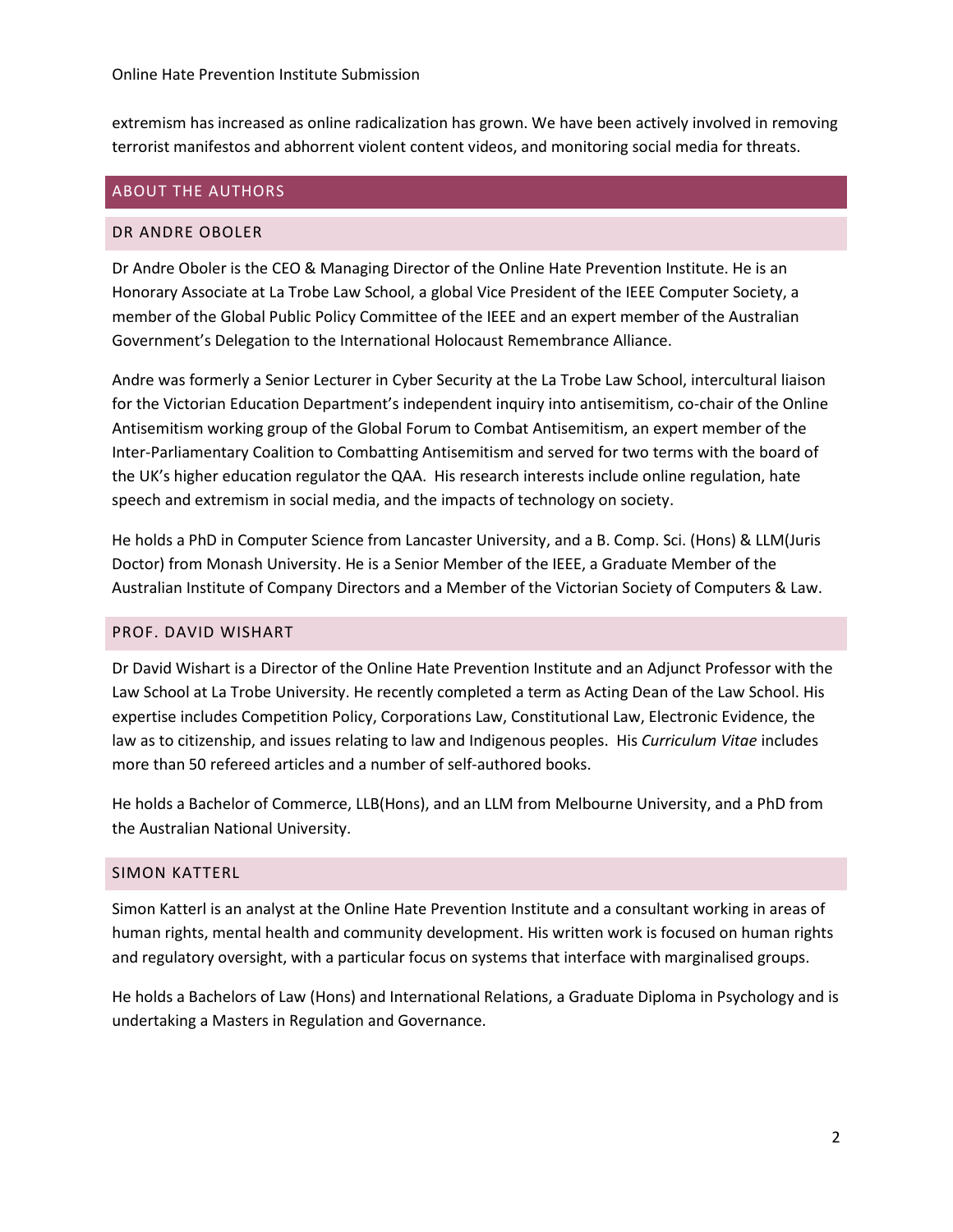## EXECUTIVE SUMMARY

The proposed legislation would represent an important step forward, but there are weaknesses in both its approach and implementation processes. Were these addressed, a safer online environment for all Australians would be secured.

The following are the key recommendations discussed in this submission:

**Recommendation 1:** As civil society can operate in a complementary fashion to government in delivering online safety, it is essential the legislation requires eSafety engage broadly in cooperation and consultation with, and support to, civil society organisations working in the online safety space.

**Recommendation 2:** The work of civil society organisations can be hampered by existing legislation as well as by certain private contract provisions in online platforms' terms of service. Introducing exemptions for civil society organisations and voiding certain contractual terms may be in the public interest.

**Recommendation 3:** Funding to support charities working towards online safety is needed. Such funding should be available broadly and not only in support of existing schemes under the Act.

**Recommendation 4:** It is essential terrorist materials, like manifestos and videos, also receive an "RC" rating to ensure they are not spread in Australia through other offline formats.

**Recommendation 5:** The ability to declare content illegal in Australia would itself be useful, as ancillary services will often ask that this be demonstrated before they will consider taking voluntary action.

**Recommendation 6:** Significant online harm also results from hate and incitement to violence that targets segments of the community, as distinct from the cyberbullying of individuals. These is a significant gap of coverage in this area.

**Recommendation 7:** We need to grant eSafety the power, working with the Australian Human Rights Commission, to counter and take down material which incites hate.

**Recommendation 8:** A takedown power covering incitement to hate, against both individuals and groups, is urgently needed.

**Recommendation 9:** We recommend joining the *Additional Protocol to the Convention on Cybercrime* which would allow greater cooperation with a range of other countries in tackling this problem

**Recommendation 10:** We recommend being more specific and stating the grant power under S 27(1)(g) is to be used: "to make, on behalf of the Commonwealth, grants of financial assistance in relation to online safety for Australians *including through education, training, online monitoring and reporting, efforts to enhance online safety, and the prevention and mitigation of online harms*;"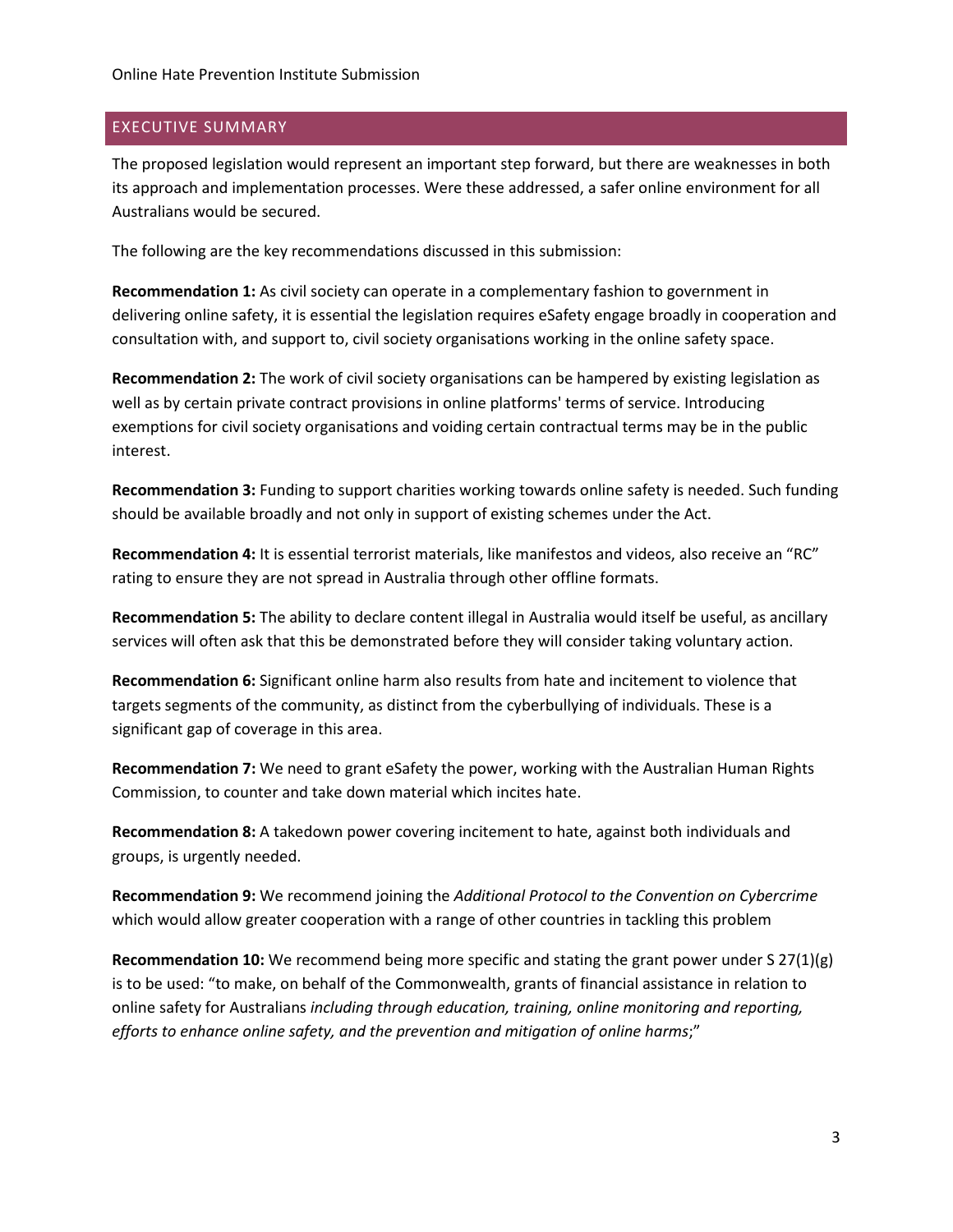**Recommendation 11:** We support the inclusion of the civil penalty provision in the new scheme for cyberabuse of an adult, but strongly recommend the old scheme covering cyberbullying of a child be updated to include an equivalent penalty.

**Recommendation 12:** We recommend changing the wording of the image based abuse scheme so that it applies not just to the posting of an "intimate image" or "non consensual intimate image" but also an image **purporting** to be such an image of a particular person.

**Recommendation 13:** The new Bill unnecessarily broadens the scope of eSafety to refuse to investigate matters. By introducing clause 43(1) and the catch-all 43(2), the new legislative framework allows too much discretion with little oversight or accountability for decisions not to investigate.

**Recommendation 14:** The Abhorrent Violent Content scheme from the Criminal Code should be reviewed and exemptions updated when it is imported into the Online Safety Act.

**Recommendation 15:** Broadly, the provisions reflect higher thresholds for unlawful content – and therefore lower levels of protection – than existing Commonwealth, State and Territory protections against hate speech and vilification. This means we are committing to a lower standard of protection in our online life than our offline life. This should be reviewed.

**Recommendation 16:** The overly high barriers to use are resolvable by removing the intention element from both cyber-bullying and cyber-abuse provisions, so that this Act better aligns with agreed community standards in other Commonwealth, State and Territory provisions.

**Recommendation 17:** We recommend defining the ordinary reasonable person as being in the position of the person receiving the communication, or in instances where it targets someone based on an attribute such as race, gender, sexual orientation and religion, an ordinary reasonable representative of that group the attribute reflects.

**Recommendation 18:** We recommend a lower test in the cyber-bullying and cyber-abuse schemes would remove the term "serious", or would clarify that the meaning of serious harm was grounded in the experience of the individual or group that they represent.

**Recommendation 19:** We must recognise that the Internet is often a broadcast medium and protections are needed against hate and incitement that targets groups, not just individuals.

**Recommendation 20:** We recommend that the eSafety be granted referral powers to act on matters referred to it by other entities.

**Recommendation 21:** We need to go beyond core expectations supporting government regulation to include core expectations that will lead to the design of safer software. Online platforms should hear concerns from the Australian public, and taking the lead in improving online safety as broadly understood. The point in s 46(1)(f) about enabling reports for breaches of the terms of use of a particular platform does not address this gap as it gives no guidance as to what those terms of service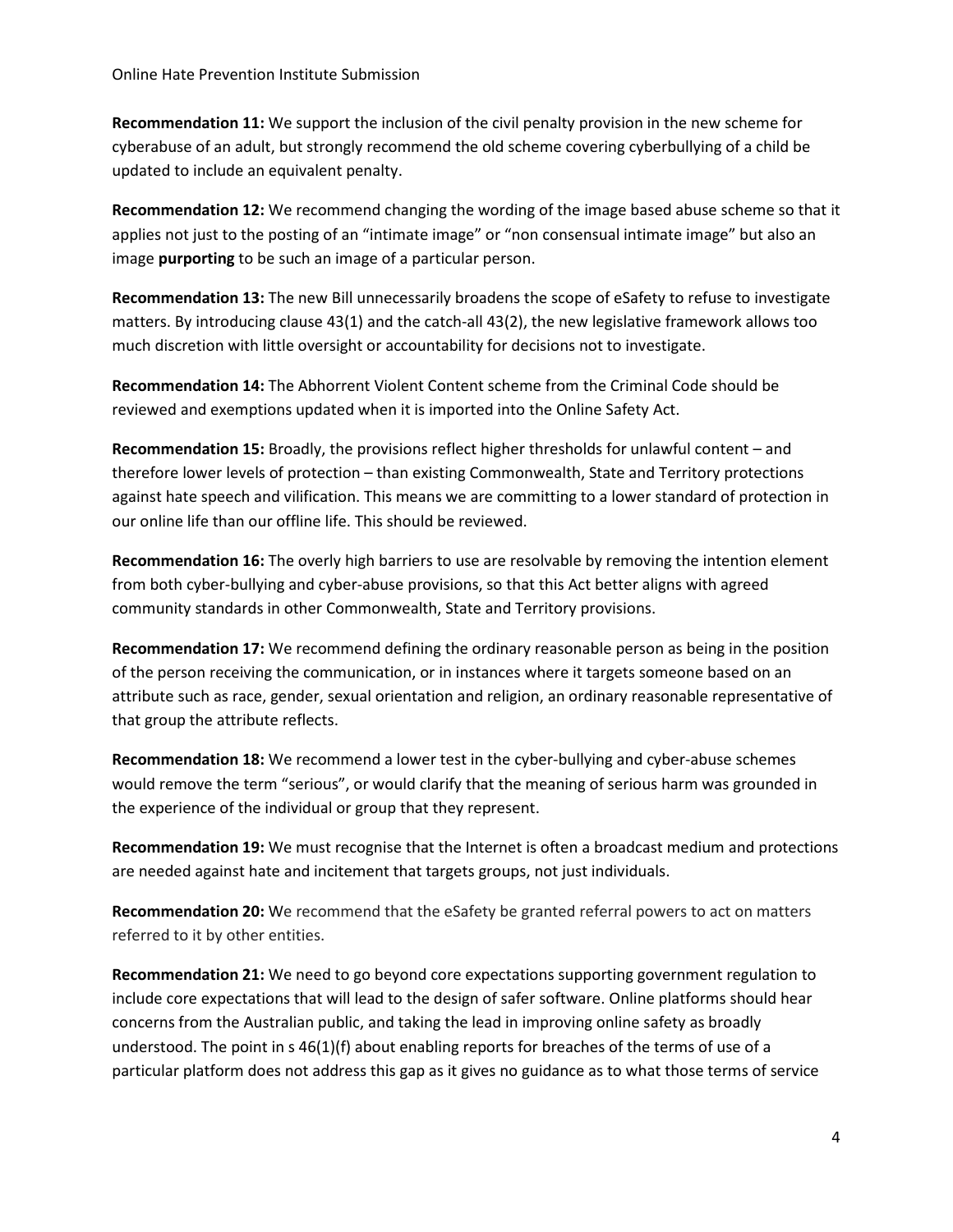should cover, and this can create a perverse incentive to reduce protections in the terms of service and design systems to meet the minimum standards required by law, ultimately creating a less safe internet.

**Recommendation 22:** Greater oversight of the exercise of discretion and the use (or non-use) of powers by eSafety is necessary.

## THE ROLE OF CIVIL SOCIETY

We welcome the Government's approach to online safety reform. We agree that industry must take responsibility for ensuring the digital services they offer in Australia are safe for Australians to use. We agree that legislation should reflect the primary responsibility of industry, and allow the regulator to assess this effort and act where industry falls short. We also agree that when Australians encounter online harms, it is essential they are sufficiently supported.

We agree the regulator should be resourced to provide online safety support but we believe there are limits to a regulator's capacities and that government cannot sufficiently resource a regulator to fully meet the community's need. Civil society has access and influence, both within the community and with the technology companies. These capacities are different from those of government and can operate in a complementary fashion. Accordingly, civil society has an essential role to play but, as in many other areas, its work must be partially resourced by government. This is already occurring in some areas of eSafety, but not in others. **It is essential the legislation requires eSafety engage broadly in cooperation and consultation with, and support to, civil society organisations working in the online safety space.**

The Online Hate Prevention Institute plays a unique role and has significantly enhanced the online safety of Australians, yet for every threat we address, the lack of government support for core operational capacity means other threats go unanswered.

It is through civil society that we learn of the changing expectations of the Australian community. It is through civil society that the community receives support in emerging areas that the government, including eSafety, have not yet addressed. Civil society, properly funded and given flexibility to meet the broad goals of increasing online safety for Australians, could provide a necessary backstop in this area of rapidly changing technology, harms, and community expectations on online safety.

**The work of civil society organisations can be hampered by existing legislation as well as by certain private contract provisions in online platforms' terms of service. Introducing exemptions for civil society organisations and voiding certain contractual terms may be in the public interest.** Such protections for civil society organisations could be limited to those organisations the government admits to a civil society online safety register. Alternatively, protections could be granted to charities on the existing Register of Harm Prevention Charities, many of which deal with harmful online content of one form or another. Even in area that might appear remote to online safety, such as harm prevention related to preventing and treating cancer, the promotion online of false information has put lives at risk.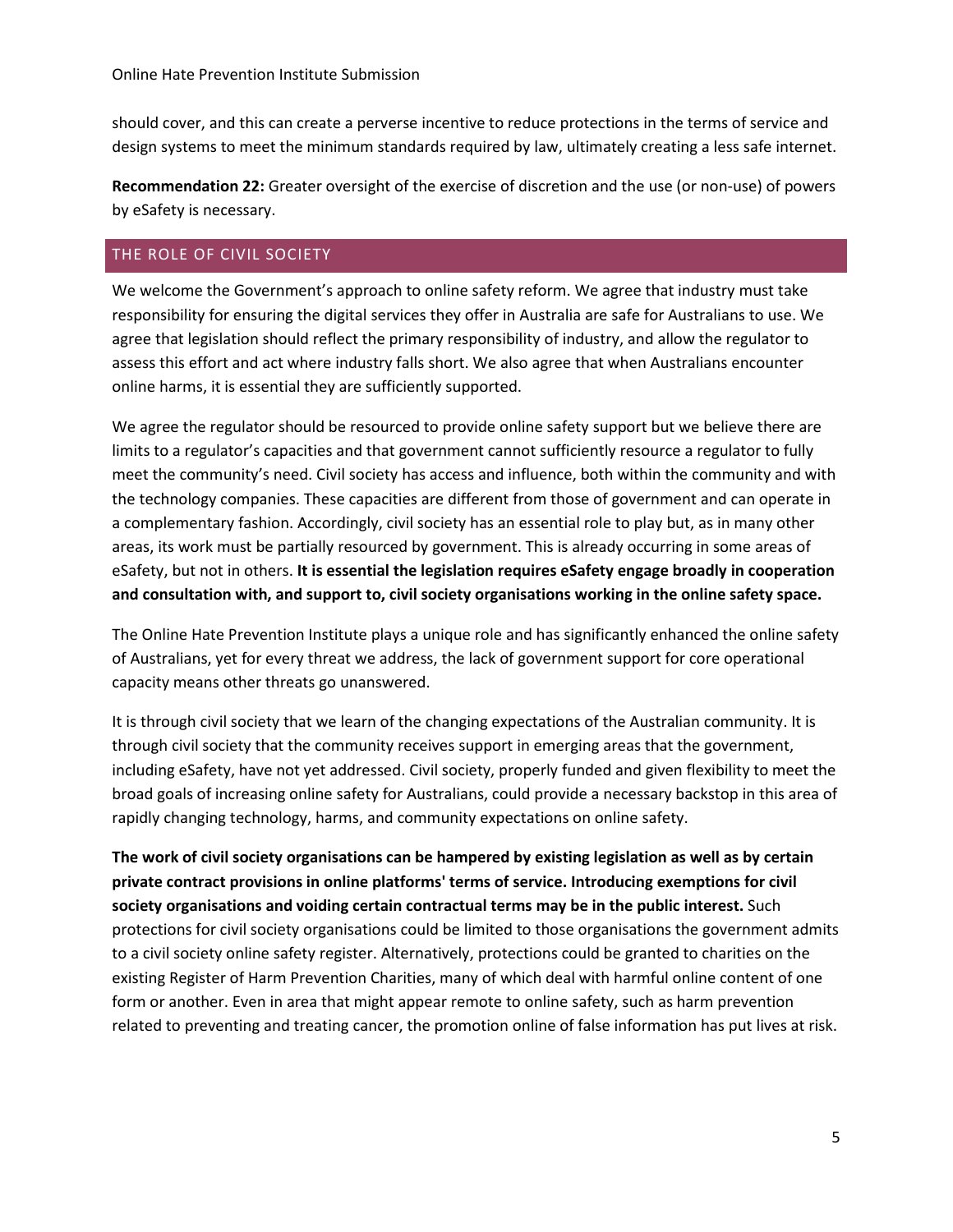**Funding to support charities working towards online safety is needed. Such funding should be available broadly and not only in support of existing schemes under the Act.** This will help ensure emerging issues, those not well covered by the proposed Online Safety Act, can still be addressed.

## EFFICACY OF THE PROPOSED ONLINE SAFETY SCHEMES

The functions of eSafety, both as they currently stand and as proposed, are in our view too narrow to achieve its high-level objectives in a consistent manner. We are particularly concerned that terrorist material may not be sufficiently addressed. While that the draft Act provides less cumbersome approach to take down such material from the Internet is welcome, **it is essential terrorist materials, like manifestos and videos, also receive an "RC" rating to ensure they are not spread in Australia through other offline formats**. With respect to internet distribution, we welcome the Ancillary Service Scheme, although we believe it could be more strongly implemented. **The ability to declare content illegal in Australia would itself be useful, as ancillary services will often ask that this be demonstrated before they will consider taking voluntary action.**

**Significant online harm also results from hate and incitement to violence that targets segments of the community, as distinct from the cyberbullying of individuals. These is a significant gap of coverage in this area.** Attributes such as race, religion, mental or physical illness or disability, sexual orientation, gender identity/expression, intersex status and others are used to target segments of the community. In the most serious cases online hate against these groups involves incitement not only to hate, but also to violence. Preventing online harms requires action well before it reaches that point.

As Chancellor Angela Merkel stated after recent deadly attack in Frankfurt, Germany, , "Racism is a poison. Hatred is a poison. This hatred exists in our society and it is responsible for far too many crimes". **We need to grant eSafety the power, working with the Australian Human Rights Commission, to counter and take down material which incites hate.** Waiting until there are explicit threats of violence, or video from attackers who have documented their deadly violence, is too late. If that is the best we can do, we will have failed to protect Australians online.

According to recent research by the Australia Institute, around 12% of 18-24 year-olds and around 13% of 25-34 year-olds experienced online harassment in the form of "abusive language about your religious or ethnic background" while other age groups experienced the problem at slightly lower levels.<sup>1</sup> As a result of this particular type of abuse, 10% of those impacted lost more than 35 hours of work, 7% lost 14-35 hours, 4% lost 7-14 hours and 5% lost under 7 hours of work.<sup>2</sup> The actual figure within impacted communities will be far higher, as can be seen from Monash University research which found that 80% of the Australian Jewish community had seen online antisemitism in the preceding year, and while

 $\overline{a}$ 

 $1$  "Trolls and polls -the economic costs of online harassment and cyberhate", The Australia Institute, January 2019, p. 15 <https://www.tai.org.au/sites/default/files/P530%20Trolls%20and%20polls%20- %20surveying%20economic%20costs%20of%20cyberhate%20%255bWEB%255d 0.pdf>

 $<sup>2</sup>$  Ibid p. 16.</sup>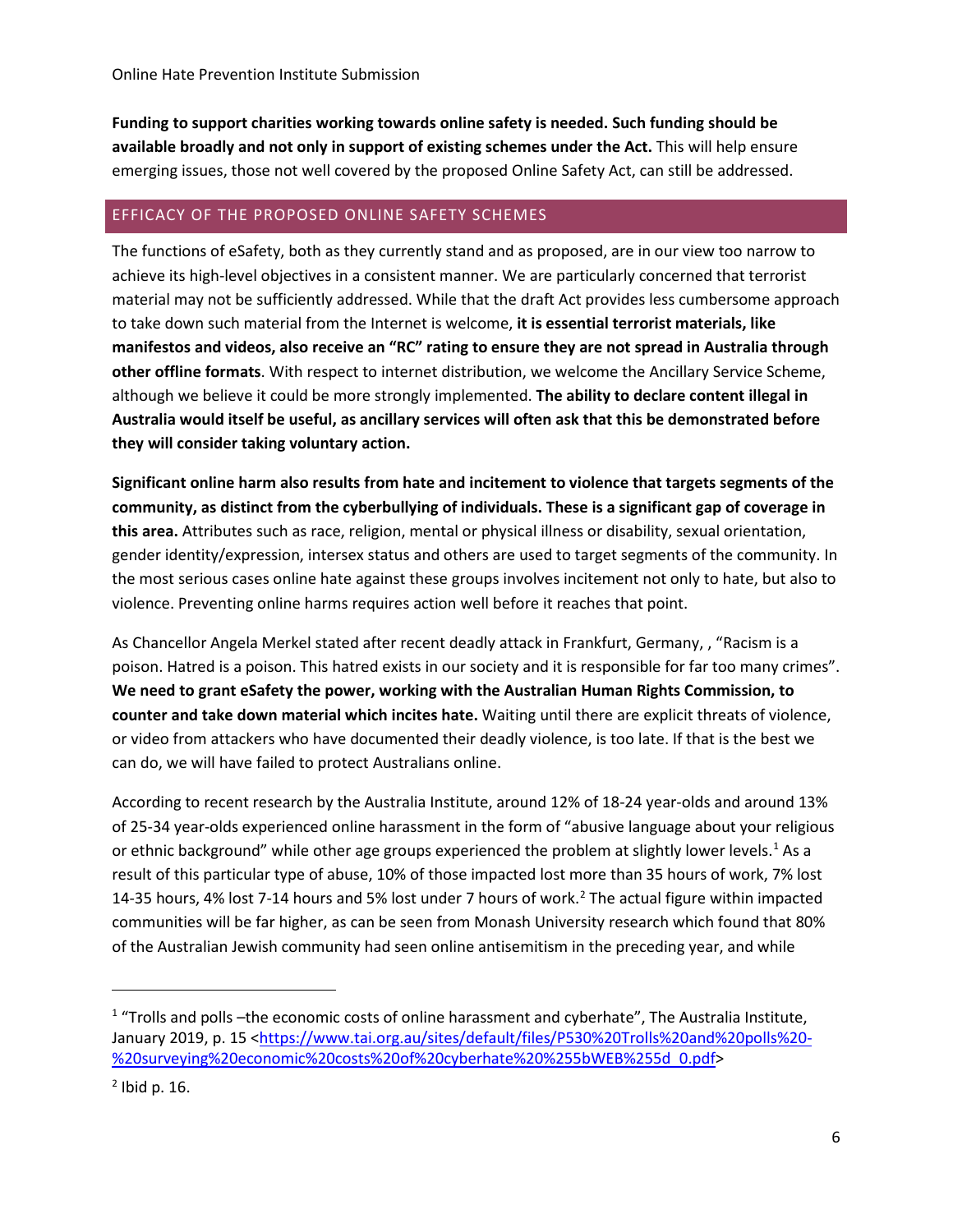antisemitism was seen in a variety of forums, it was seen on Facebook specifically by 80% of 18-29 yearolds. $3$  This is a significant form of harm impacting people's health and wellbeing, the public good of an inclusive society, as well as negatively impacting the Australian economy.

Other countries have been taking action on this problem as can be seen in the Netzwerkdurchsetzungsgesetz (Network Enforcement Act) in Germany, the European Commission Code of Conduct on Countering Illegal Hate Speech Online, the Canadian Digital Charter, and the French legislation on 'overtly hateful' content. We believe **a takedown power covering incitement to hate, against both individuals and groups, is urgently needed.** This would go beyond the current proposal of a cyberbullying provisions for adults and would remove the idea that an individual must be identified. It would also go beyond the incitement to violence provision. In implementing this system, there is a need for an interface between the Australian Human Rights Commission and eSafety.

We note the proposed transparency reporting will include data related to platforms' responses to online hate. Australia, like other countries should have powers to have such hate speech taken down. **We recommend joining the** *Additional Protocol to the Convention on Cybercrime* **which would allow greater cooperation with a range of other countries in tackling this problem.**<sup>4</sup>

The grant making function under S  $27(1)(g)$  and S  $27(2)$  has not changed and covers "assistance in relation to online safety for Australians". In practice the use of this power has been limited to 5 **We recommend being more specific and stating the grant power under S 27(1)(g) is to be used: "to make, on behalf of the Commonwealth, grants of financial assistance in relation to online safety for Australians** *including through education, training, online monitoring and reporting, efforts to enhance online safety, and the prevention and mitigation of online harms***;"** This would see the grant promote both objectives of the Act (S 3) where at present only the "promotions of online safety" part is being addressed. Enabling Civil Society to take greater action and to work in partnership with eSafety is the most impactful and cost-effective way to increase online safety.

# COMMENTS ON THE PROPOSED SCHEMES

l

## DIFFERENCES BETWEEN CYBER BULLYING SCHEMES

There are differences between that do not have a strong basis between the schemes for cyberbullying of a child and for cyberabuse of an adult. One difference is in Part 7, S 89, of the Bill which gives the Commissioner power to issue an end user with a removal notice in relation to cyberabuse of an adult,

<sup>3</sup> David Graham & Andrew Markus, *Gen17 Australian Jewish Community Survey: Preliminary Findings*, 2018, p. 60—70 <https://www.monash.edu/ data/assets/pdf file/0009/1531791/gen17-initialfindings-report-online-version-final-22 3.pdf>

<sup>4</sup> *Additional Protocol to the Convention on cybercrime, concerning the criminalisation of acts of a racist and xenophobic nature committed through computer systems*, opened for signature 28 January 2003 (entered into force 1 March 2006)

<sup>5</sup> https://www.communications.gov.au/what-we-do/internet/online-safety/support-online-safety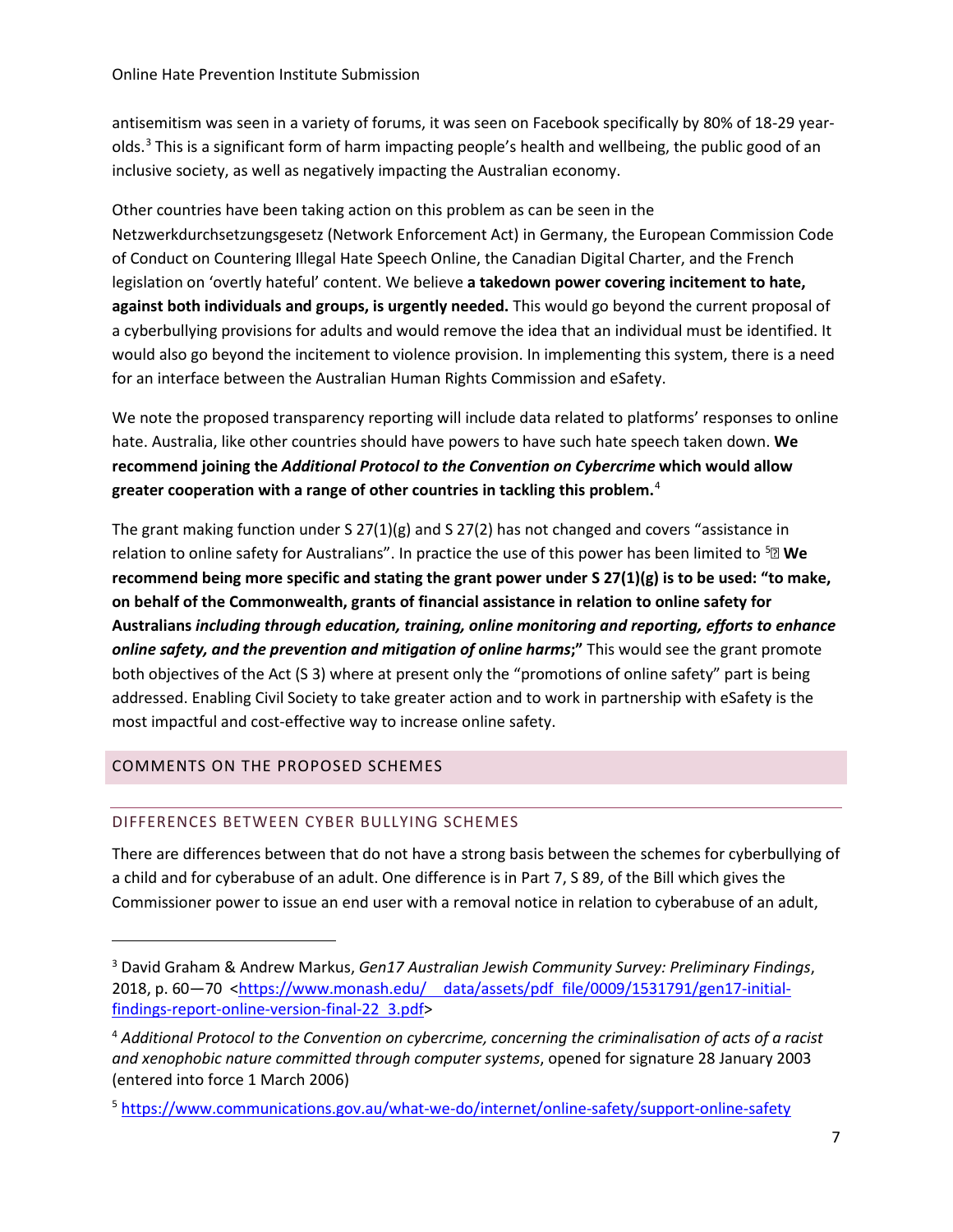which if not complied with can result in a civil penalty under S 91. The equivalent provision in relation to end users in relation to cyberbullying material targeting a child is in under Part 5, S 70, of the Bill with if not complied with triggers S 71, only S 71 has no civil penalty provision and the only remedy is via a court order for an injunction under S 165, which in fact also applied to a breach of S 91. This means the Commission has *less* power in relation to material targeting children than in relation to material targeting adults. **We support the inclusion of the civil penalty provision in the new scheme for cyberabuse of an adult, but strongly recommend the old scheme covering cyberbullying of a child be updated to include an equivalent penalty.**

The bullying of children by adults, and of adults by children, is well documented. If the intent is to protect children from penalties from failing to comply with an enforceable removal notice, it would be far better to make notices enforceable for cyberbullying of both adults and children, and then to exempt children from enforcement action for failing to comply or to impose a different penalty (though S 165 may already allow for this via an injunction). As it stands, if a 17 year old and an 18 year old engage in cyberbullying against each other, it is the 17 year old who can be subject to an enforceable removal notice regarding the content they posted, while the 18 year old, because they are bullying a child, are not subject to an forceable removal notice.

## IMAGE BASED ABUSE SCHEME

**We recommend changing the wording of the image based abuse scheme so that it applies not just to the posting of an "intimate image" or "non consensual intimate image" but also an image purporting to be such an image of a particular person.** The harm can be very similar even if the image is not in reality of the stated person. This may be a rarer occurrence, but the law would be more complete if it were able to take account of this.

Having the same penalty for an individual and a company is unusual and likely to be either disproportionately high for individuals, or so low as to simply be absorbed by companies. Typically, corporate penalties are five times higher than those for individuals, which makes sense given the vastly different level of resources at stake. A penalty expressed as the higher of an absolute value or a percent of revenue for a company would be best. Alternatively, different penalty rates for individuals and corporations, with the corporate penalty being 5 or more times higher, would be more appropriate.

## ONLINE CONTENT SCHEME

**The new Bill unnecessarily broadens the scope of eSafety to refuse to investigate matters. By introducing clause 43(1) and the catch-all 43(2), the new legislative framework allows too much discretion with little oversight or accountability for decisions not to investigate.**

In the past we have struggled to get action from eSafety to exercise their existing powers to address content that breaches the online content scheme. For example, on one occasion we contacted eSafety to ask for a refer of a Terrorist manifesto to the Classification Board. This was a very similar circumstance to the Christchurch manifesto which was referred (it involved a live streamed deadly attack), but eSafety did not take action and as a result the content was not given an "RC" classification.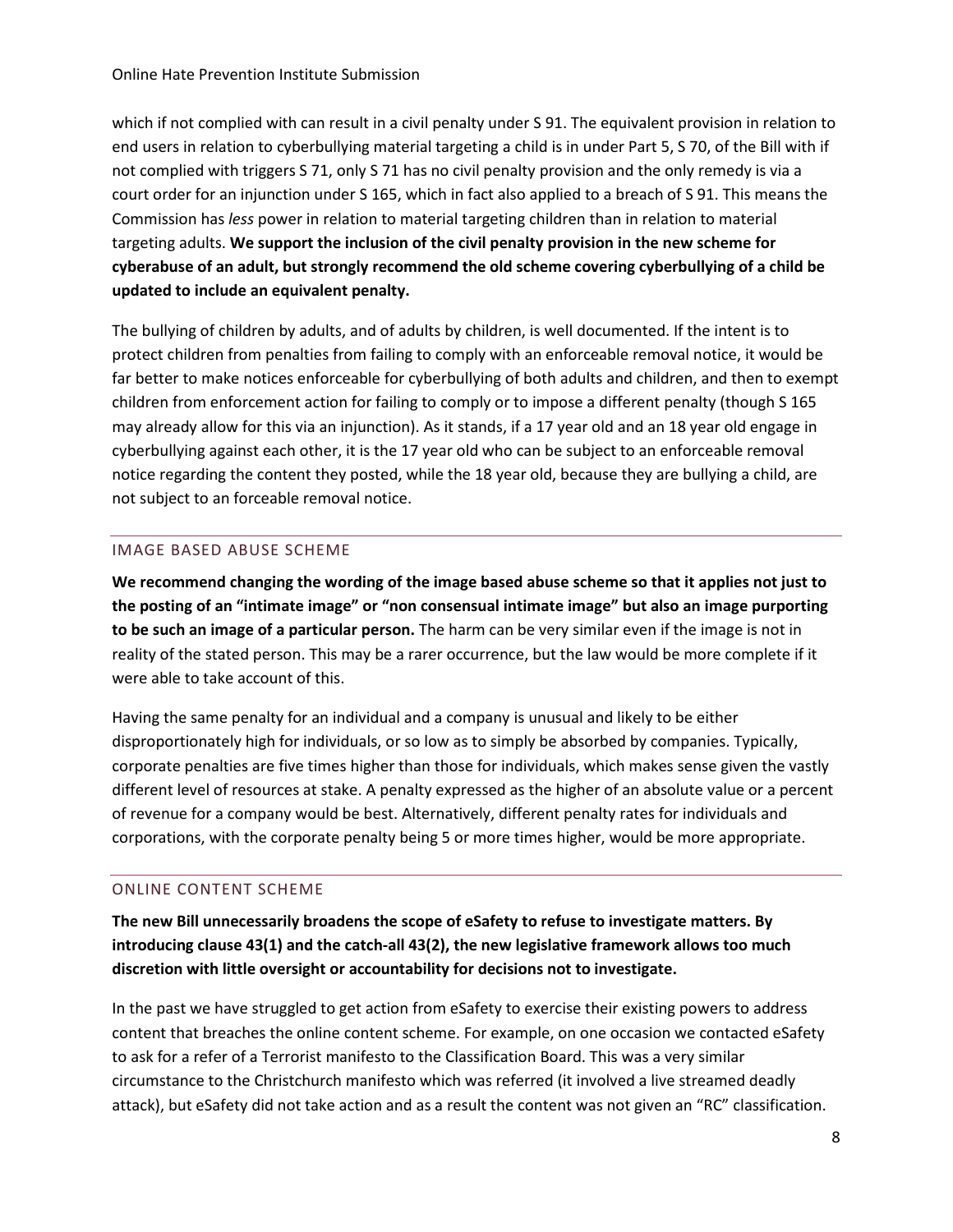#### Online Hate Prevention Institute Submission

In fact, last we checked the Christchurch manifesto was the *only* terrorist manifesto referred to the Classification Board.

The failure to take action led to advertising for a government program appearing alongside the terrorist manifesto.<sup>6</sup> Hence taxpayers' money provided profits for an individual hosting material which incited deadly violence and which had been produced as part of a deadly terrorist attack overseas. We need stronger action and less discretion when it comes to such clear-cut material putting Australian lives at risk.

Decisions to not exercise powers and fulfill functions by eSafety undermine the objectives of legislation and reduce online safety for the community. Therefore, the failure to exercise of powers should be given greater clarity and accountability, rather than greater discretion. Clause 43 should be removed from the Bill and replaced with an obligation on eSafety to provide written reasons to complainants and public disclosures in their annual reports, on decisions not to investigate complaints brought to them under this scheme.

We note the reading guide does not make mention of powers in relation to search engines or other linking services, but that this remains covered in the legislation. We welcome this continued coverage. Added clarity that it applies regardless of where a search engine is based or content is hosted would be welcomed. It was suggested to us at one point by eSafety that Google was exempt from the legislation, a point we disagree with on technical grounds given the known presence of certain equipment in Australia, but which under eSafety's interpretation would fully largely defeat the legislation's purpose given the size of Google's market share. The terrorist manifesto we found hosted along-side government advertising was listed in Google.

## ABHORRENT VIOLENT CONTENT SCHEME

l

This Abhorrent Violent Content scheme mirrors provisions in the Criminal Code, however those provisions were created in a rush and are flawed.<sup>7</sup> For example, the journalism protection in s  $104(1)(e)$ will not cover community news service run by volunteers, nor will it cover interns at professional media organisations. For eSafety purposes there is a valid question over whether it should cover at least some blogs or podcasts as online news services. In the online space the *professional journalist* in many ways has less meaning. The news and opinion articles by academics via *The Conversation* is a case in point.

An explicit exemption for civil society organisations working in the space of countering violent extremism would be welcome. The exemption for "conducting research" may or may not cover publishing the results of research. There is no exemption for the use of such material for teaching

<sup>6</sup> https://ohpi.org.au/advertising-supports-hosting-of-terrorist-manifesto/

<sup>7</sup> https://theconversation.com/new-livestreaming-legislation-fails-to-take-into-account-how-the-internet-actuallyworks-114911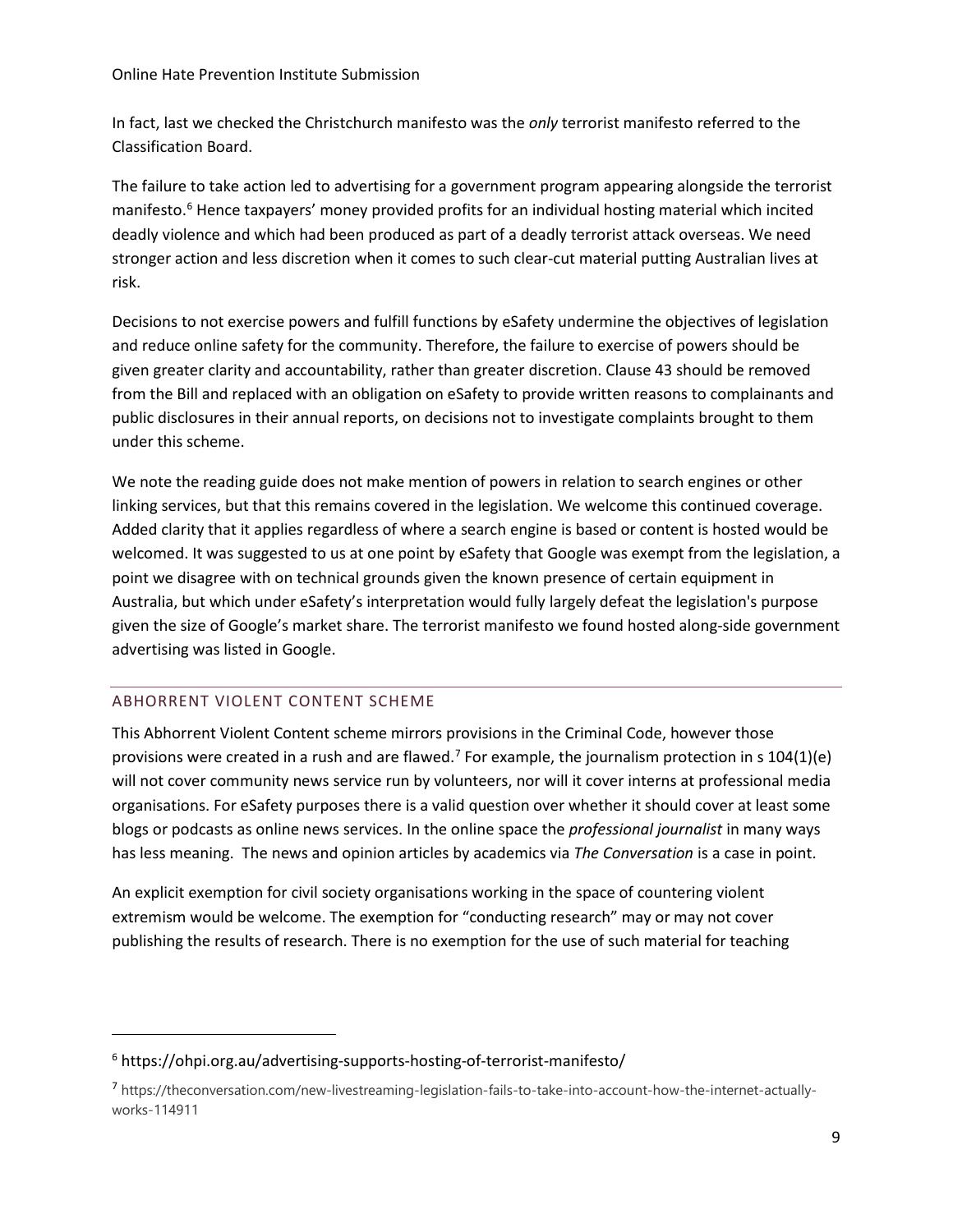purposes, for example publishing it on an online learning management system restricted to students studying e.g. counter terrorism.

# **The Abhorrent Violent Content scheme from the Criminal Code should be reviewed and exemptions updated when it is imported into the Online Safety Act.**

## MEETING COMMUNITY STANDARDS

Addressing cyber-bullying and cyber-abuse are commendable intentions of this Bill. They should however, be understood within the context of broader hate speech and vilification that disproportionately target particular communities .

The legal thresholds for lawful and unlawful content should reflect an understanding of and commitment to addressing this problem. Unfortunately, the thresholds outlined for cyber-bullying (clauses 5 and 6) and cyber-abuse (clauses 5 and 7), do not achieve this.

**Broadly, the provisions reflect higher thresholds for unlawful content – and therefore lower levels of protection – than existing Commonwealth, State and Territory protections against hate speech and vilification. This means we are committing to a lower standard of protection in our online life than our offline life. This should be reviewed.**

There are three key issues that make the cyber-bullying and cyber-abuse thresholds too high to provide adequate protection to Australians. First, they require an intention element – meaning the person *intended* to cause harm – which is not required in other protections. Second, the test fails to clearly articulate from what vantage point the "reasonable person" stands in assessing whether something is harmful – the person making the statement, or the person receiving it? Third, the level of harm required is simply far too high, given online platforms often require evidence material is in breach of a specific law before they will take action, this leaves Australians, including our Australian children, unprotected.

## ISSUE 1: INTENTION ELEMENT

 $\overline{\phantom{a}}$ 

Both cyber-bullying and cyber-abuse provisions make intention an element of unlawful content. This is an unreasonable and out-of-step approach on two grounds.

First, this goes beyond existing Commonwealth, State and Territory provisions – both civil and some criminal – which do not require an intention element.<sup>8</sup> For example, existing Commonwealth Criminal Code provisions (*Criminal Code Act 1995* (Cth), art 474.17) that make it an offence to menace and harass

<sup>8</sup> For civil examples with lower thresholds, see: *Racial and Religious Tolerance Act 2001* (Vic) ss 7,8; *Anti-Discrimination Act 1977* (NSW) ss20C, 38S, 49ZT and 49ZXB; *Anti-Discrimination Act 1991* (Qld) s 124A(1); *Anti Discrimination Act 1998* (Tas) ss 17(1) & 19; *Civil Liability Act* 1936 (SA) s 73(2); *Equal Opportunity Act 1984* (WA) ss49A-49C. While some criminal provisions such as ss 24 and 25 of the *Racial and Religious Tolerance Act 2001* (Vic) appear to have an intention element, others such as s 474.17 of the *Criminal Code Act 1995* (Cth) makes certain communications an offence without an intention element from the communicator, and is instead focused on the harm caused to the recipient.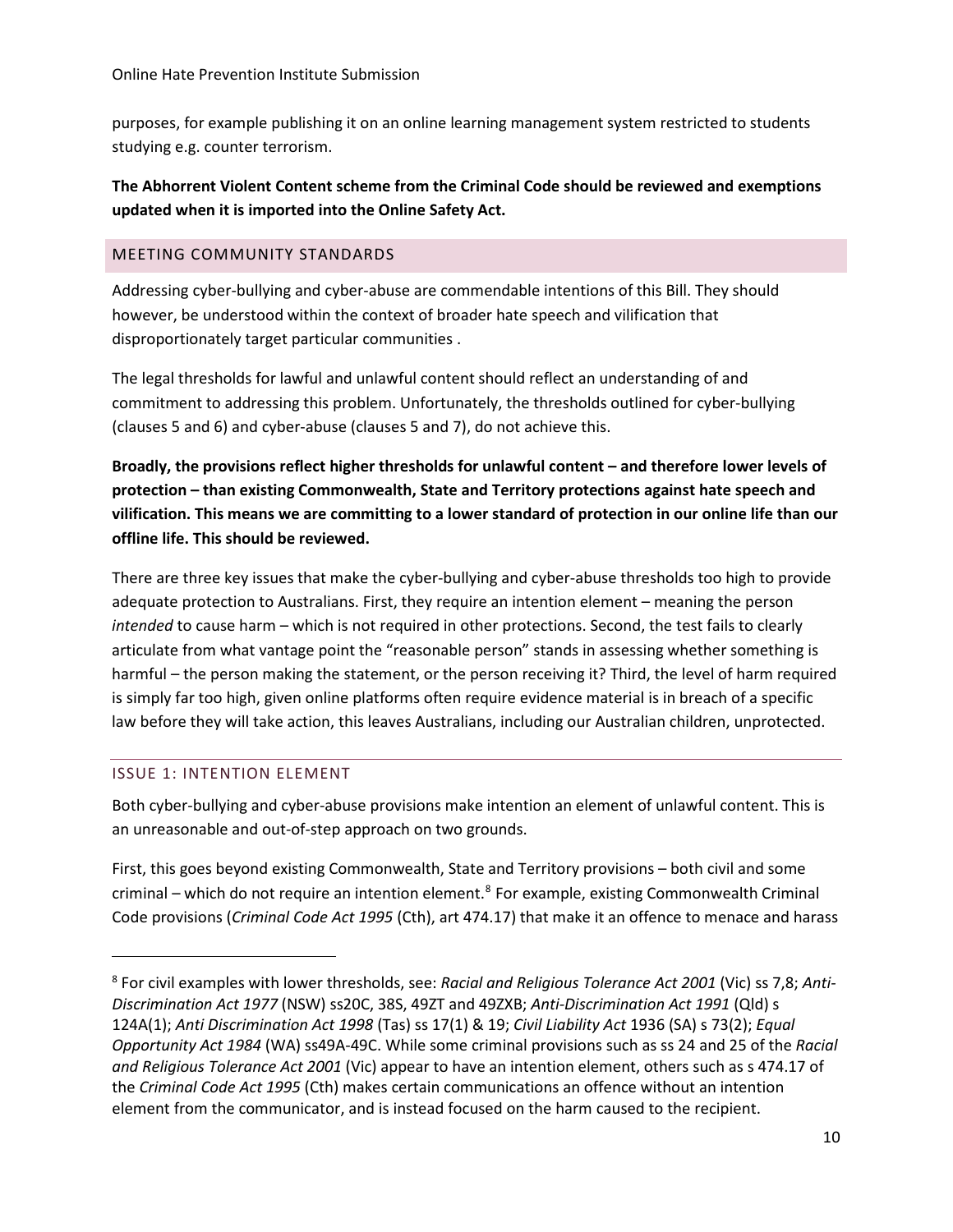a person do not require an intention element, and have a penalty of up to three years imprisonment. So, it is easier to send someone to prison for 3 years under existing laws than it is to remove content under the proposed laws. This clearly does not meet the objectives of the Bill.

Second, it unfairly limits the protections by allowing communicators of hate speech and vilification to continue to do so, with either ignorant or bad-faith claims that they intended no harm. This latter issue it particularly important for marginalised communities, such as the LGBTIQA+ or Aboriginal and Torres Strait Islander communities who receive harmful messages with either misguided benevolent intentions, or with little regard or consideration for their experience of those messages.

**The overly high barriers to use are resolvable by removing the intention element from both cyberbullying and cyber-abuse provisions, so that this Act better aligns with agreed community standards in other Commonwealth, State and Territory provisions.**

## ISSUE 2: REASONABLE PERSON TEST

The "ordinary reasonable person" test articulated in both clauses and further clarified in clause 8 states that in determining whether content is offensive – and potentially constituting cyber-bullying or cyberabuse – particular regard should be given to the "standards of morality, decency and propriety generally accepted by reasonable adults", as well as two later criteria regarding the literary, artistic, or educational merit of the content, and its general character (e.g. medical, legal or scientific).

This test, while on its face helpful, does not grapple with the divergence in our community between people who often communicate hate speech and vilification, and those who fall victim to it. What idea of the ordinary reasonable person encompasses both these groups – for example in instances of discredited Holocaust denial groups and Jewish Australians – remains unclear. This will leave a great deal of uncertainty for all groups about what forms of civic and online engagement are appropriate. In this way, the "objective test" in clause 8 will devolve into a confusion of subjective assessments from different groups about what is reasonably considered to be offensive or immoral.

**We recommend defining the ordinary reasonable person as being in the position of the person receiving the communication, or in instances where it targets someone based on an attribute such as race, gender, sexual orientation and religion, an ordinary reasonable representative of that group the attribute reflects.** Such an approach would take into account the values standards and other circumstances of that group – such as historical experiences of genocide and colonialism, along with contemporary experiences of discrimination – which are the critical factors that determine offence and cause harm.

## ISSUE 3: HIGH HARM THRESHOLDS, LOW PROTECTION

The cyber-bullying (cl 6) and cyber-abuse (cl 7) provisions place high thresholds in order to determine whether content is unlawful. Clause 6(1)(b)(ii) provides that, in addition to an intention element, the content would: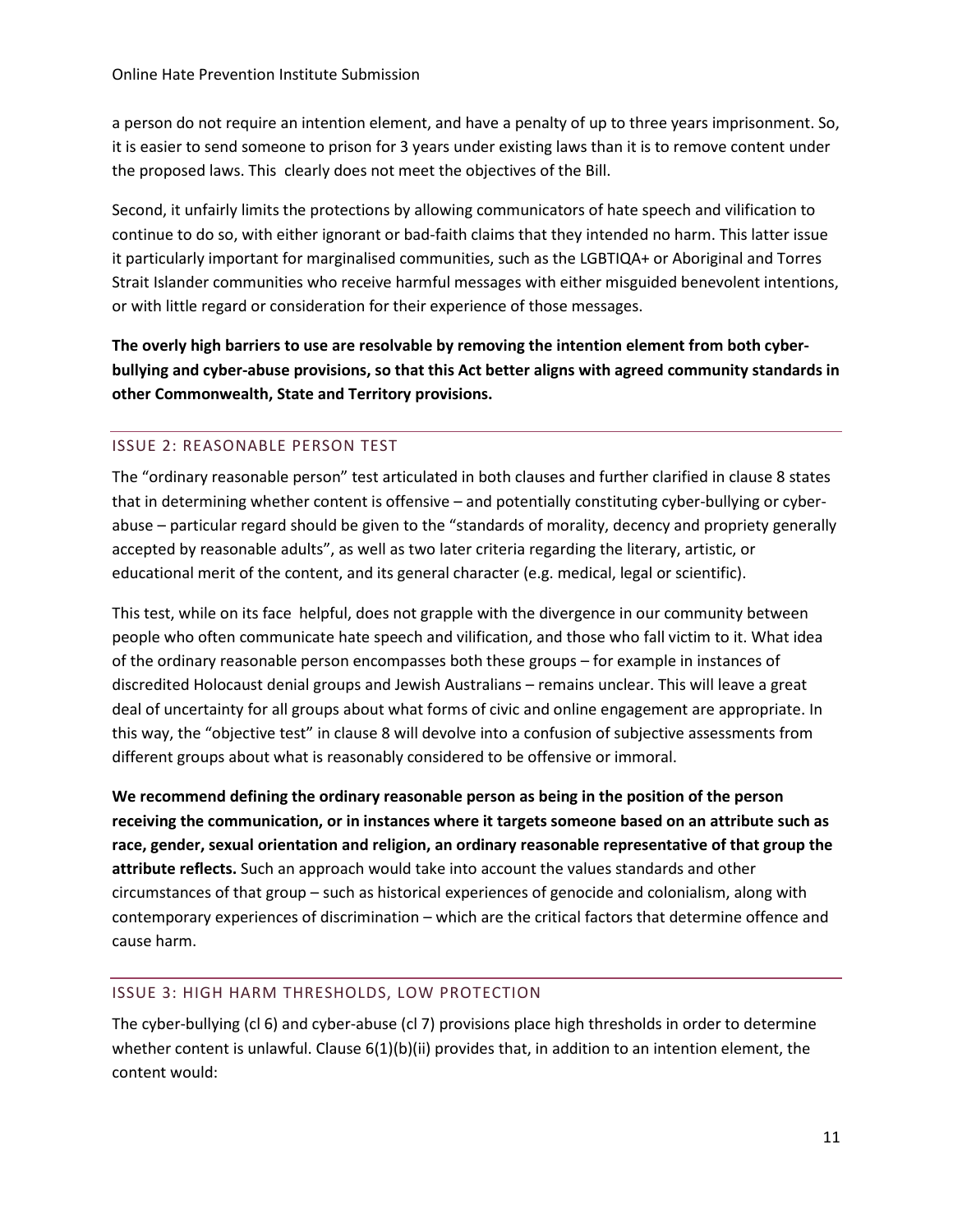be likely to have the effect on the Australian child of seriously threatening, seriously intimidating, seriously harassing or seriously humiliating the Australian child.

Meanwhile, clause  $7(1)(b)$  – in addition to the "offense" test noted above in clause  $7(1)(c)$  – requires that the content was intended to cause *serious harm*, which is somewhat tautologically defined in clause 5 as causing serious harm to a person's physical or mental health (temporary or permanent).

In both cyber-bullying and cyber-abuse tests, the threshold is far too high. Our children may be subject to harmful content that: 1) is prolonged and compounding, leading to isolation, but not meeting the acute test of "seriously" intimidating, harassing or humiliating; and, importantly, 2) the communicators of that content – in particular children – might not do so with the intention of causing serious mental or physical harm, but nevertheless do cause it.

A simpler approach, in addition to removing the intention element and amending the ordinary reasonable person element, is to lower these thresholds. This is particularly critical for children. **We recommend a lower test in the cyber-bullying and cyber-abuse schemes would remove the term "serious", or would clarify that the meaning of serious harm was grounded in the experience of the individual or group that they represent.**

## PROPOSED TESTS

We propose that content eligible under 6(1)(a) would be cyber-bullying if:

(b) an ordinary reasonable person – in the position of the person receiving material – would conclude that:

(i) the material is threatening, intimidating, harassing or humiliating the Australian child;

- (ii) …
- (c) such other conditions (if any) as are set out in the legislative rules;

Likewise, content that was eligible under clause 7(1)(a) would be deemed **cyber-abuse** (regarding adult protections) if:

(b) an ordinary reasonable person – in the position of the person receiving the material – would identify the material as seriously harmful, menacing, harassing or offensive.

(c) such other conditions (if any) as are set out in the legislative rules…

A similar amendment would be made to clause 8(1) so that it stated "the matters to be taken into account in deciding for the purposes of this Act whether an ordinary reasonable person – **in the position of the person receiving the material –** would regard the material as being, in all the circumstances, offensive (including the existing sub-provisions (a) through to (c)).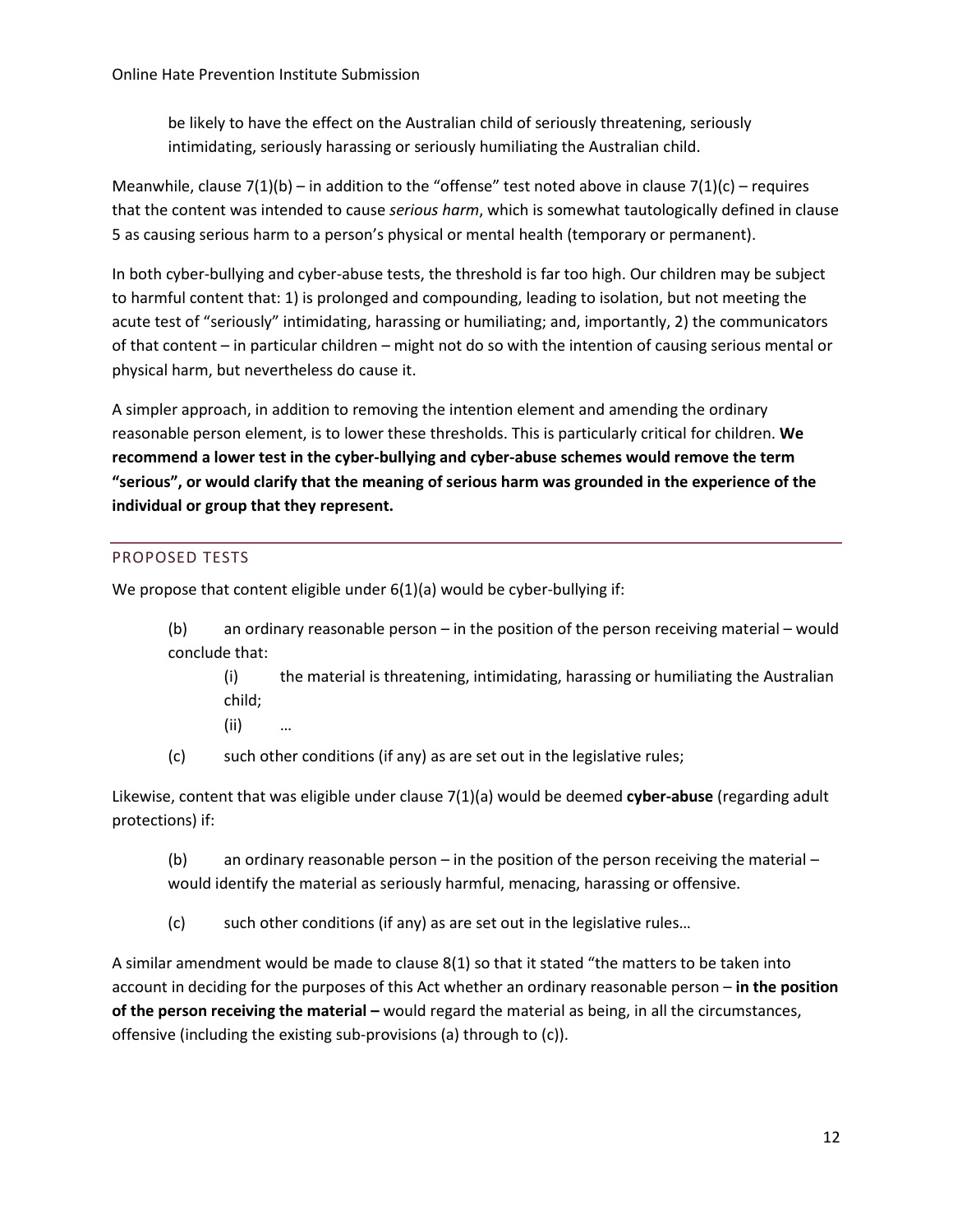## PROPOSAL FOR INCLUSION OF REFERRAL POWERS

The above approach still leaves significant areas of online hate speech and vilification unprotected. There is a range of State and Commonwealth hate speech and vilification provisions that protect specific communities. This is important for giving visibility and protection to those communities and individuals from those communities. Importantly, most of these legislative protections have lower thresholds to deem content hate speech or vilification, and therefore are likely to provide greater protection to community members.

The following is a table that sets out such legislation and indicates whether the proposed Online Safety Act provides the same or further protection when an individual is personally attacked online on the basis of a protected attribute of their identity:

| Legislation                                                             | Who is protected?                                                                                                                                                                                                                                                                                                                           | Is the standard of protection in<br>the proposed Act higher,<br>similar or lower? |
|-------------------------------------------------------------------------|---------------------------------------------------------------------------------------------------------------------------------------------------------------------------------------------------------------------------------------------------------------------------------------------------------------------------------------------|-----------------------------------------------------------------------------------|
| <b>Racial and Religious</b><br>Tolerance Act 2001<br>(Vic), ss 7 and 8  | People who experience vilification based on<br>race and religion.                                                                                                                                                                                                                                                                           | <b>Similar standard of protection</b>                                             |
| Anti-Discrimination<br>Act 1977 (NSW) ss<br>20C, 38S, 49ZT and<br>49ZXB | People who experience vilification based on<br>race, transgender status, homosexuality, and<br>HIV/AIDS status.                                                                                                                                                                                                                             | <b>Similar standard of protection</b>                                             |
| Anti-Discrimination<br>Act 1991 (Qld) s<br>124A(1)                      | People who experience vilification based on<br>race, religion, sexuality or gender identity.                                                                                                                                                                                                                                                | <b>Similar standard of protection</b>                                             |
| <b>Discrimination Act</b><br>1991 (ACT) s67A(1)                         | People who experience vilification based on<br>disability, gender identity, HIV/AIDS status,<br>race, religious conviction, sex characteristics,<br>and sexuality.                                                                                                                                                                          | <b>Similar standard of protection</b>                                             |
| Anti-Discrimination<br>Act 1998 (Tas) s 17                              | People who experience certain conduct<br>(hate speech) based on their age, race,<br>disability, sexual orientation, lawful sexual<br>activity, gender, gender identity, intersex<br>variations of sex characteristics, pregnancy,<br>breastfeeding, marital status, relationship<br>status, family responsibilities and parental<br>status. | Lower standard of protection                                                      |
| <b>Racial Vilification Act</b><br>1996 (SA) s 4                         | People who experience racial vilification.                                                                                                                                                                                                                                                                                                  | <b>Similar standard of protection</b>                                             |
| <b>Equal Opportunity Act</b><br>1984 (WA) ss 49A-49C                    | People who experience racial harassment in<br>employment, education and<br>accommodation.                                                                                                                                                                                                                                                   | Lower standard of protection                                                      |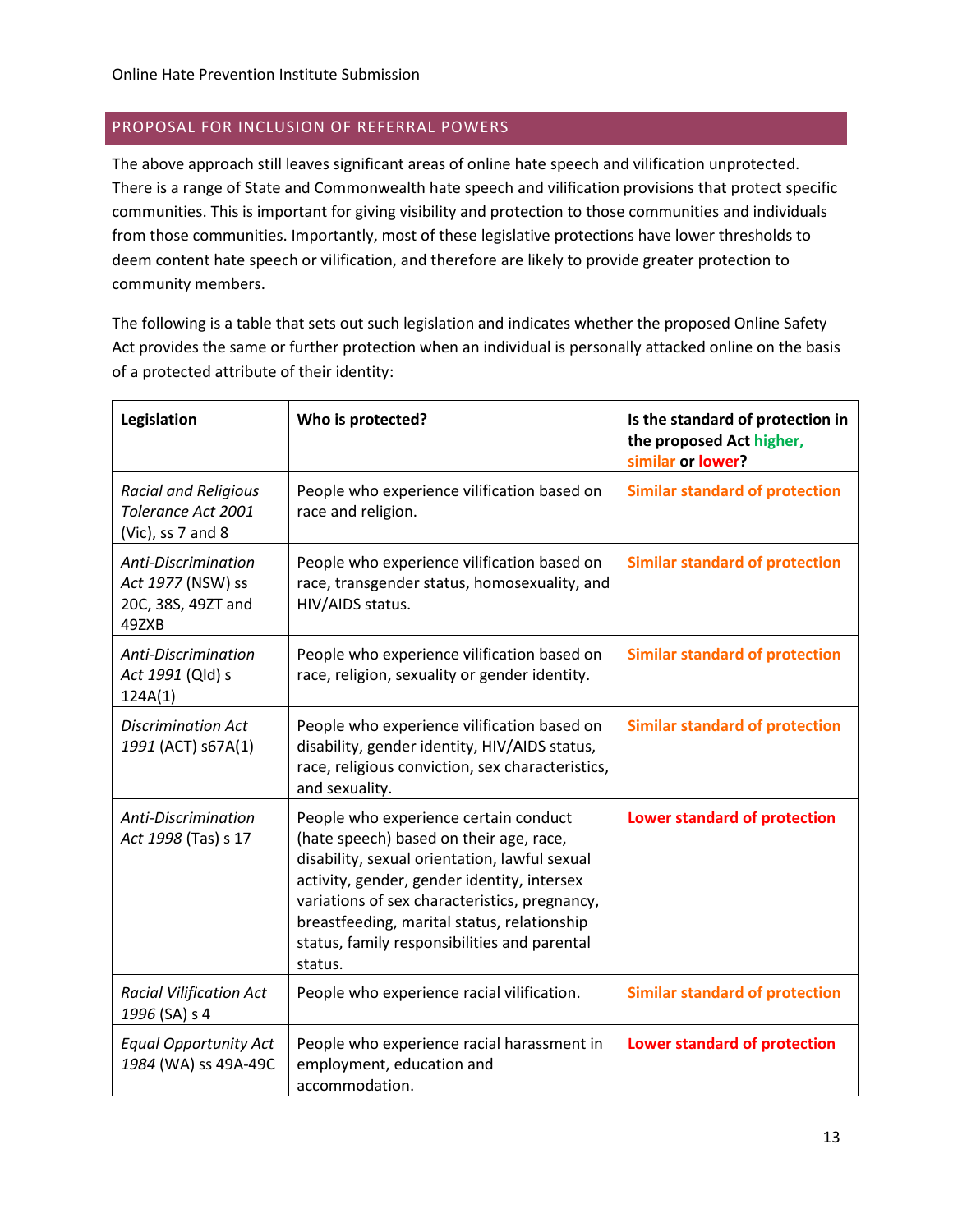| <b>Racial Discrimination</b><br>Act 1975 (Cth) s 18C | People who experience hate speech based<br>on race.                                       | Lower standard of protection |
|------------------------------------------------------|-------------------------------------------------------------------------------------------|------------------------------|
| Criminal Code Act<br>1995 (Cth) s 474.17             | People who are menaced, harassed or<br>offended by someone using a "carriage"<br>service" | Lower standard of protection |

Significantly, however, most of the above protections also cover harm targeting "a group" of people defined by the protected attribute. The provisions in this act lacks such coverage. Material imputing that all Holocaust survivors are liars would be actionable under most other acts, but not under this act unless a specific Holocaust survivor was targeted. **We must recognise that the Internet is often a broadcast medium and protections are needed against hate and incitement that targets groups, not just individuals.** 

In order to address such lack of coverage, **we recommend that the eSafety be granted referral powers to act on matters referred to it by other entities.** These entities should include civil society organisations acting to prevent online harms, and State and Commonwealth government departments and agencies, such as human rights and equal opportunity commissions, police and other emergency services.

Referral powers would enable the Safety to:

- leverage investigative material that is collected and compiled by other entities, and provided through the referral mechanism;
- ensure that take-down notices are issued to the correct body, and executed in a consistent and thorough manner;
- issue takedown notices for online material which passes thresholds of tolerance for other state or federal legislation, such as racial vilification, counter-terrorism or criminal legislation; and
- participate in coordinated campaigns with other entities to exercise eSafety's conferred function of "Protecting Australians from Terrorist or Violent Criminal Material."

Referral powers also provide an interface for collaboration, which would allow the eSafety and the other entities to concentrate their operations within their specific areas of expertise, thus avoiding duplication of effort and ensuring the more efficient use of resources to defend against the rising threat to the online safety of all Australians.

## PROPOSAL FOR SAFETY BY DESIGN COMPLIANCE

The core expectations in section 46 help to ensure compliance by design by requiring mechanisms be built in to facilitate, for example, reporting. We welcome this, but feel ss 46(1)(c) and (e) are substantially incomplete. As these standards are not legally binding (see s 45) is it disappointing that common societal expectations, which most platforms already include in their community standards, are not included here.

Not making such standards in compliance by design sends a message that opposition to racism, misogyny, homophobia, the promotion of Nazism, white supremacy or other extremist ideologies, is **not**